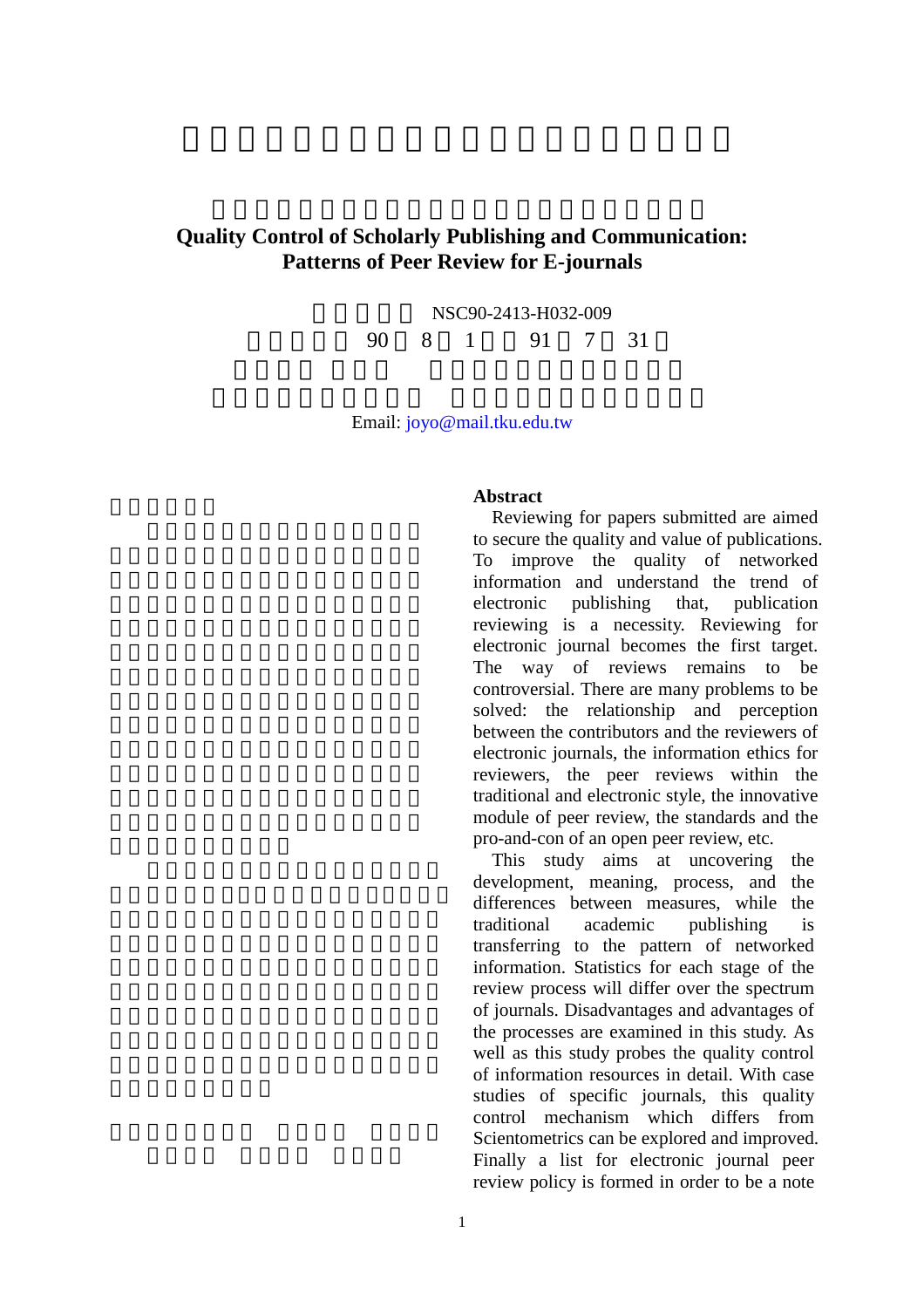for checking the quality of networked scholarly resources.

**Keywords**: Peer Review; Electronic Journal; Quality Control; Scholarly Publishing; Scholarly Communication; Electronic Publishing

Direct citation count, Impact factor, Cited half-life, Immediacy index, Bibliographic coupling Co-citation)





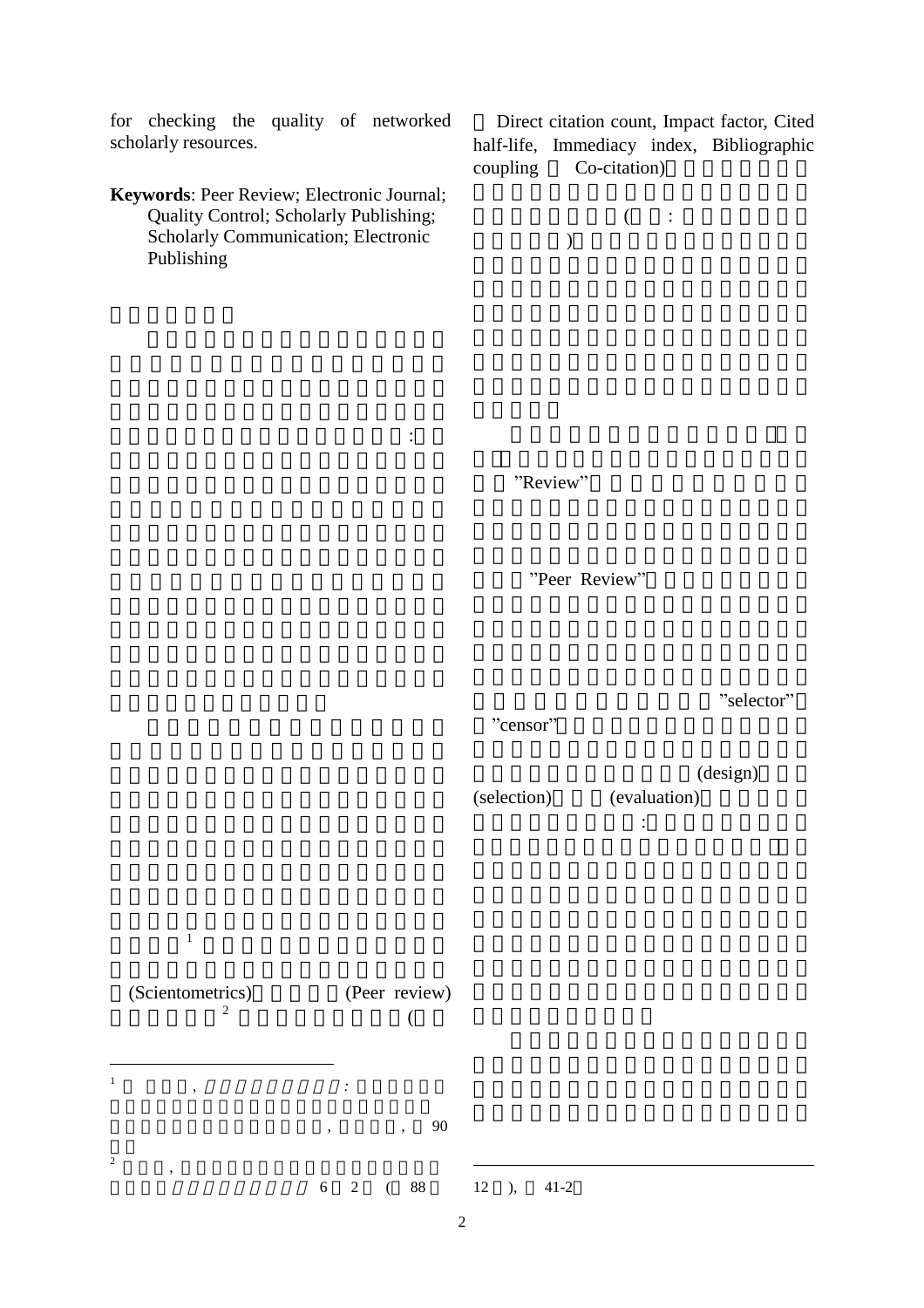## Harnad

|         |   | 1665                                    | Harnad<br>(Scholarly skywriting)  |       |
|---------|---|-----------------------------------------|-----------------------------------|-------|
| Society |   | Philosophical Transactions of the Royal | Harnad                            |       |
|         |   |                                         | (Peer commentary)                 | (Peer |
|         | > |                                         | review)<br>"Scholarly skywriting" |       |

Stevan Harnad 1993 "International Conference on Refereed Electronic Journals" -- "Implementing Peer Review on the (Inter)Net" Harnad *Psycoloquy*  $Psychquy$ 

術出版的核心-- 知識 進行深度的評量。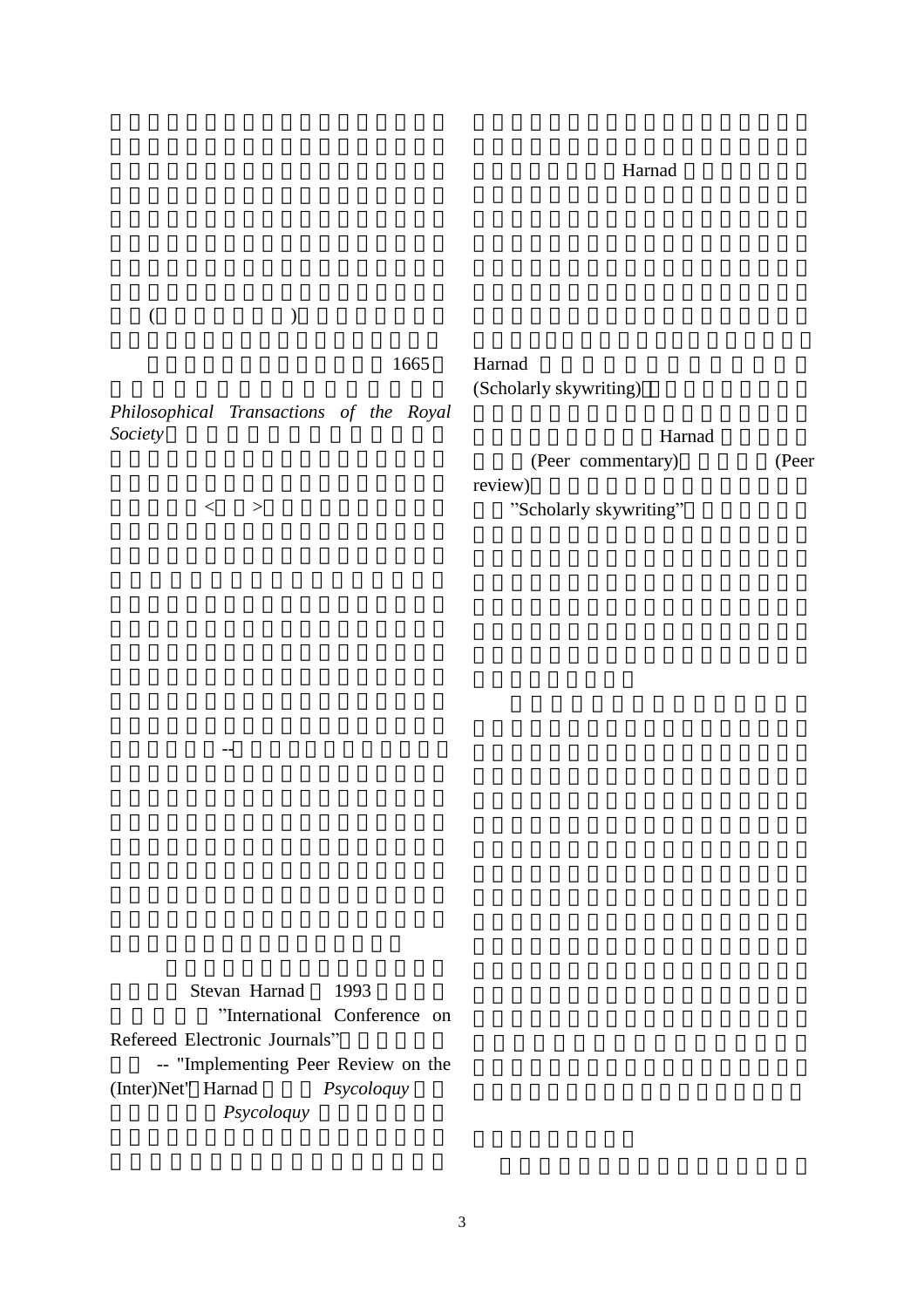

(Case Method of Instruction)

 $($ 



<sup>3</sup> Ann C. Weller, "Editorial Peer Review for Electronic Journals: Current Issues and Emerging Models", *Journal of the American Society for Information Science*, 51:14(2000):1328-1333 <sup>4</sup> Dee Wood, "Acceptance of online peer review using ESPERE", http://www.espere.org/

1

<sup>5</sup> D.J. Wood, "Peer Review and the Web: the implications of electronic peer review for biomedical authors, referees and learned society publishers", *Journal of Documentation*, cited by C. Weller., "Editorial Peer Review: It strengths and weakness" (Medford, NJ: Information Today, Inc., 2001): 302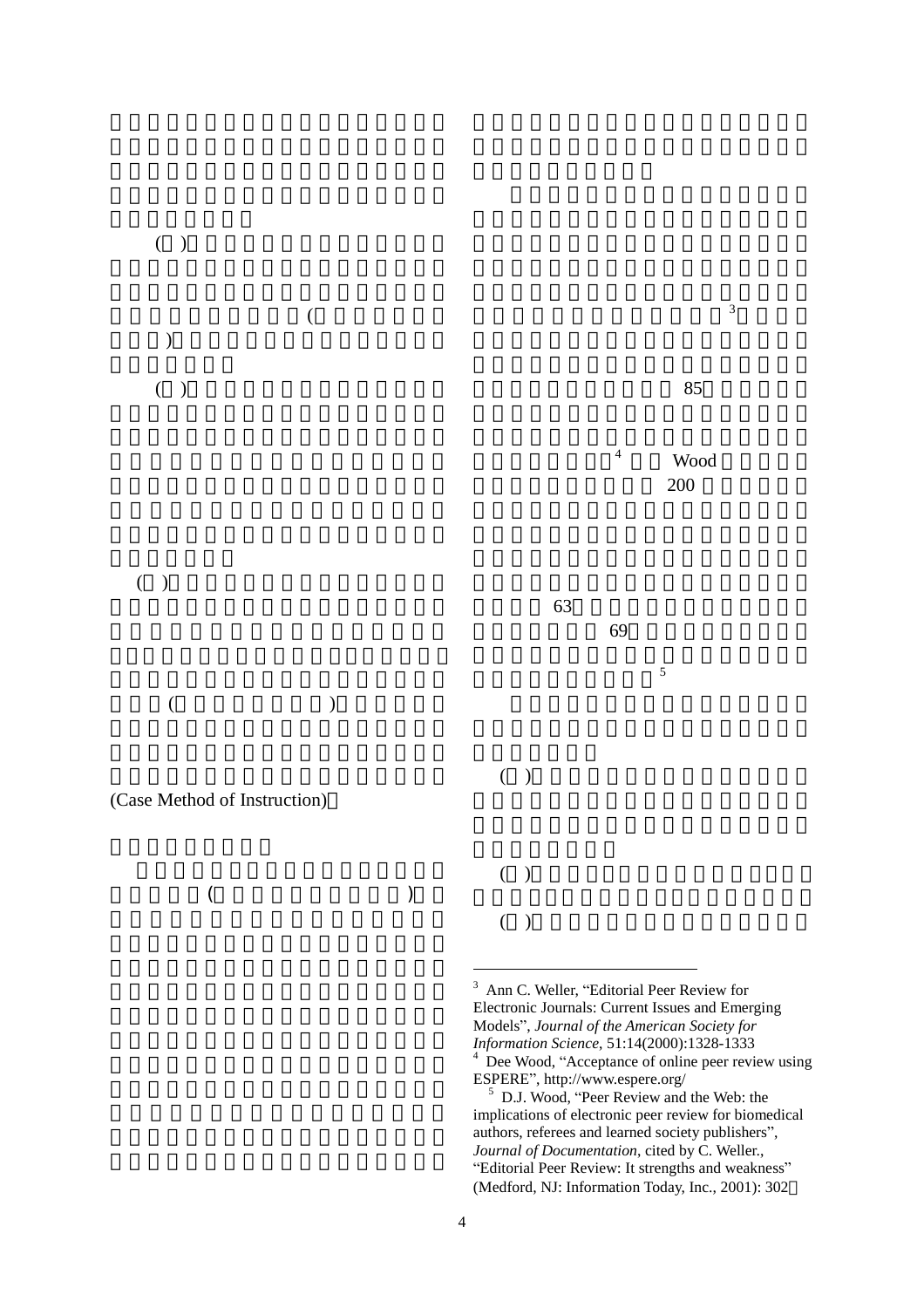$( )$  email

( )

( )

 $90$ 

其代表性計畫包括:90 年代初,物理領域 Los Alamos National Laboratory (LANL) 1996 American Physical Society  $(APS)$  1996 MJA(Medical Journal of Australia(MJA) MJA eMJA Sleep Research Online (SRO) Public-Access Computer Systems Review(PACS Review) Journal of Digital Information (JoDI) Cybermetrics MC Journal  $\frac{6}{5}$ 規劃時,應依序遵循五個步驟:<sup>7</sup>  $\binom{7}{ }$  $( \ )$  $( \ )$   $( \ )$  $( )$ EJCBS CSCA EMSs PROS ESPERE Manuscripts PaperPath Rapid Review Xpress Track  $Kam$ Shapiro ( )  $($  )  $($  ) /  $(tag)$  $($  )  $($  ) ( ) ( )

分析:<sup>8</sup>

( )

html pdf  $(+)$  $(SSL)$ 

 $\overline{a}$  $6\,$ 

87 63-64

<sup>7</sup> Cleborne D. Maddux , Denise S. Zirkle, and Norma J. Henderson, "On-Line Peer review Editing, On-Line Submissions, and Publishing Articles on the World Wide Web", *Counselor Education & Supervision*  $40(2001)$  163-69.

Kam Shapiro, "Bibliography and Summary : Electronic Peer Review Management" http:// spo.umdl.umich.edu/monthly/peerreview.html  $>$  $\langle \quad \rangle$ 

EJCBS Electronic Journal of Cognitive and Brain Sciences

JIME(Journal of Interactive Media in Education) CSCA (computer-supported collaborative

 $<$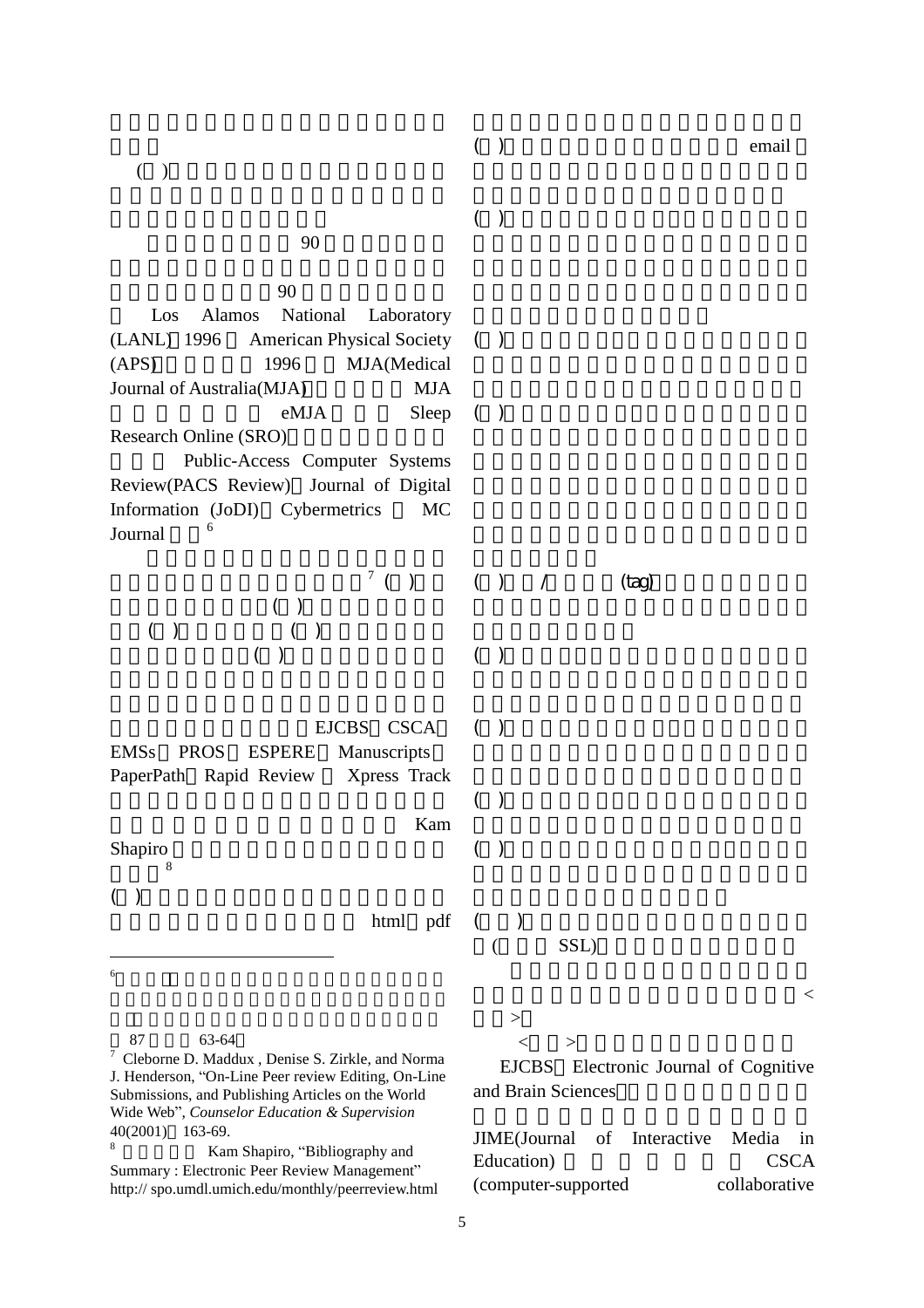argumentation) Conservation Ecology Project 1993 E-Mail EMSs Electronic Management Systems International World Wide Web Conference committee(IW3C2) PROS ( Peer-Review Online System ) International Journal of Geomagnetism and  $A$ eronomy(IJGA) ESPERE ( Electronic Submission and Peer Review project) 1996 (UK) electronic Libraries Programmme; eLib) Manuscript Central ScholarOne  $($  $)$ 

PaperPath

Rapid Review Cadmus Professional Communications(CPC)

XpressTrack

XpressTrack

Conservation Ecology

ESPERE

 $( )$ 

( )

6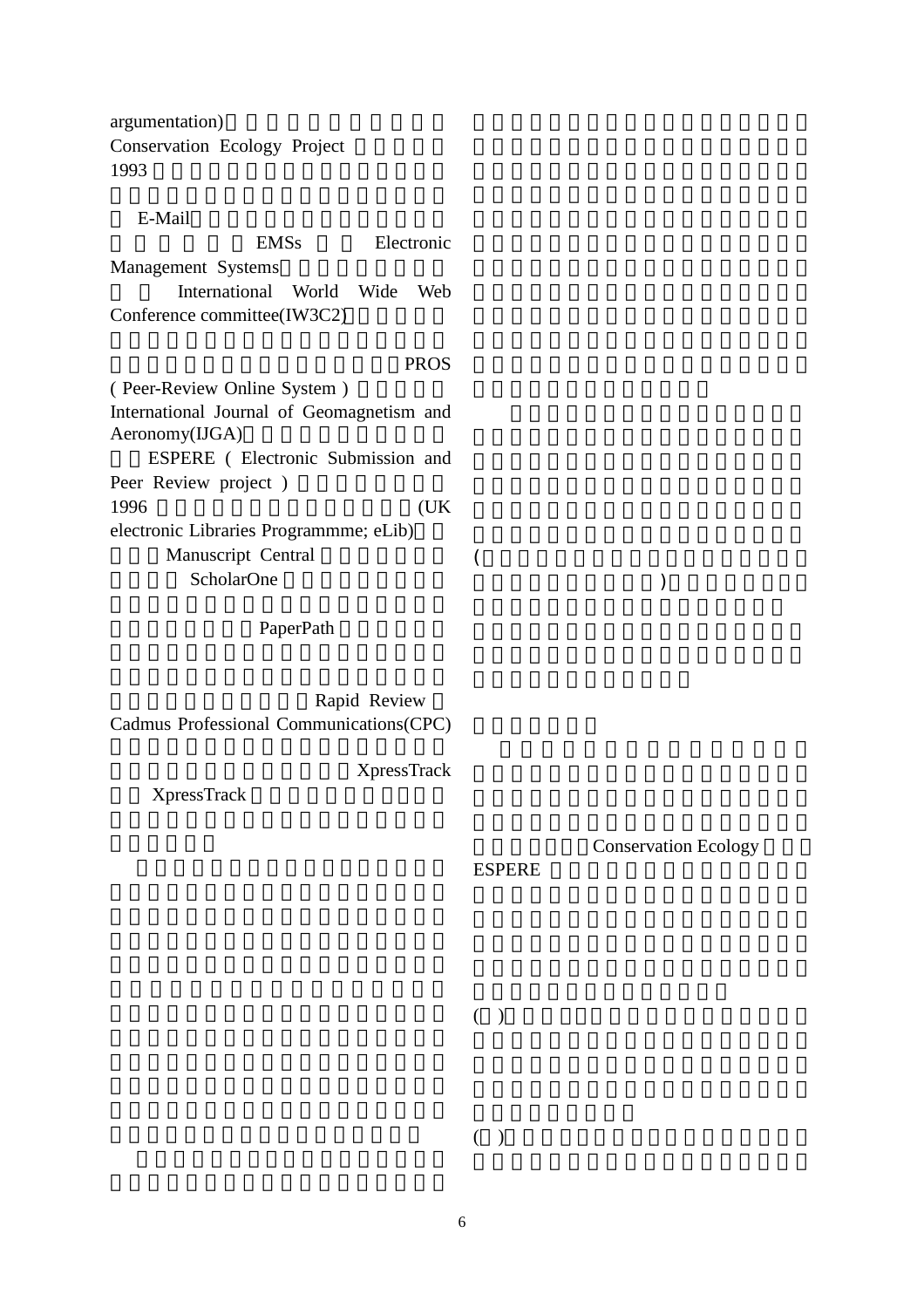

 $6 \t 2 \t (88$ 

12 )

 $($ 

Weller, Ann C. "Editorial Peer Review for Electronic Journals: Current Issues and Emerging Models", *Journal of the American Society for Information Science.* Vol. 51 no.14(2000).

Dee Wood, "Acceptance of online peer review using ESPERE", http://www.espere.org/

Linda , Beebe and Barbara, Meyers, "Digital Workflow: Managing the Process Electronically" http://www.press.umich.edu/jep/05-04/sheridan.html.

Maddux, Cleborne D. , Zirkle, Denise S., and Henderson, Norma J. "On-Line Peer review Editing, On-Line Submissions, and Publishing Articles on the World Wide Web", *Counselor Education & Supervision* 40(2001).

Shapiro, Kam, "Bibliography and Summary : Electronic Peer Review Management". http://spo.umdl.umich.edu/monthly/peerreview.html

( ) and  $\Box$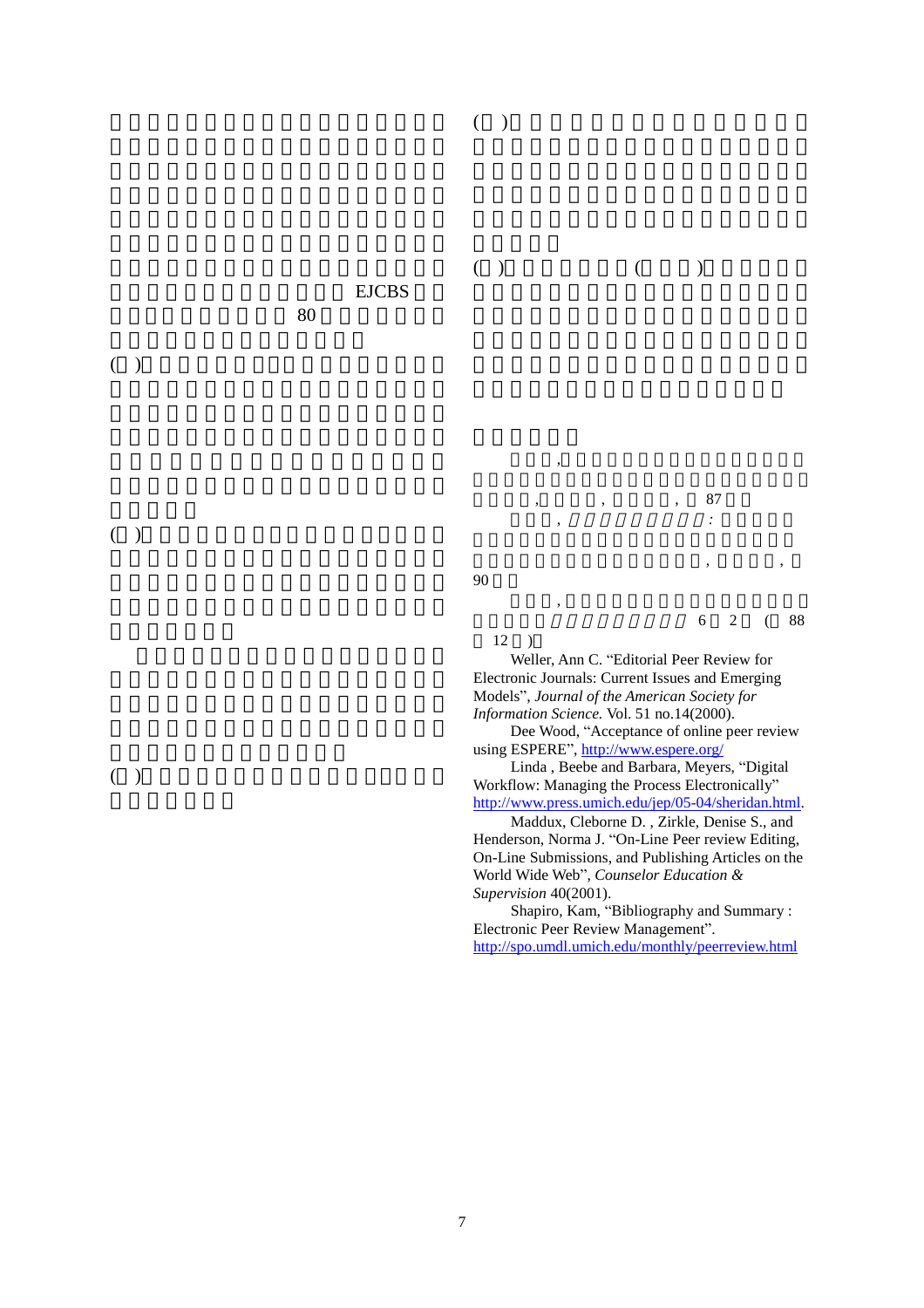

Ann C. Weller., "Editorial Peer Review: It strengths and weakness", (Medford, NJ: Information Today, Inc., 2001) 2